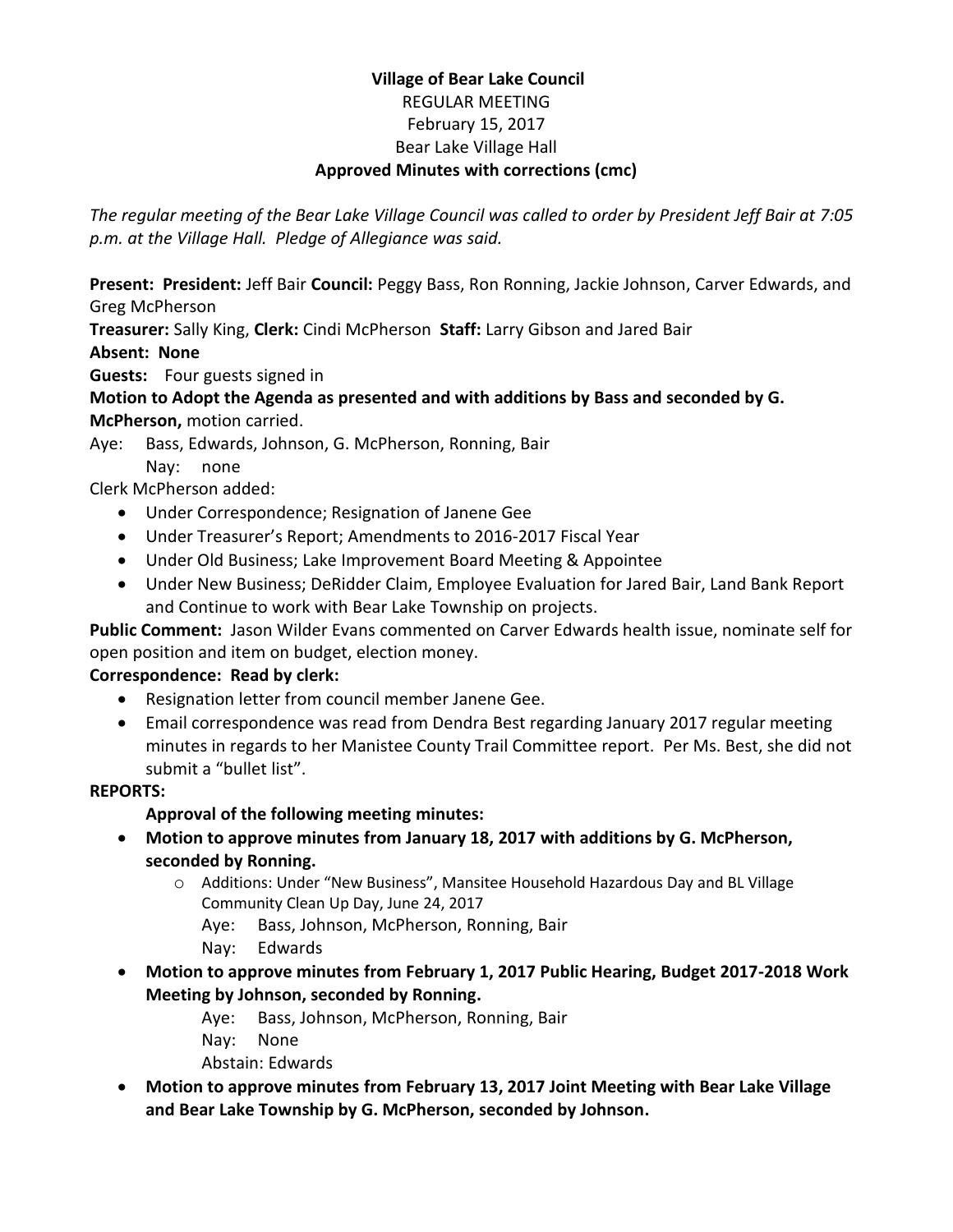Aye: Bass, Johnson, McPherson, Ronning, Bair Nay: None Abstain: Edwards

- **Maintenance Report:** Read by Jared Bair**.** Report on file with February 2017 minutes
- **Treasurer's Report:** read by King. Report on file in the 2017 Minutes binder.

| Equipment Fund checking/savings total | 3,270.45  |
|---------------------------------------|-----------|
| <b>Honor Bank CD</b>                  | 26,004.30 |
| Minor Street checking/savings total   | 20,239.16 |
| Major Street checking/savings total   | 41,000.41 |
| Park checking/savings total           | 28,947.75 |
| Park CD#2                             | 32,844.39 |
| Water checking only                   | 32,921.54 |
| Money Market Account                  | 10,049.03 |
| General checking/savings total        | 22,401.61 |

**Motion to accept Treasurer's Report by Ronning seconded by Bass, motion carried.**

Aye: Bass, Edwards, Johnson, McPherson, Ronning, Bair

- Nay: none
	- Council member Johnson asked about a contingency fund for the water. Both President Bair and Ken Mlcek (Fleis & Vandenbrink) said it will be done before closing on the loan.
- **Amendments to 2016-2017 were tabled, Special Meeting to be held on February 22, 2017 at 7pm. Bear Lake Village Hall**
- **Bills to be paid** were read by Clerk. **Motion to pay the bills as amended by Johnson, seconded by Bass. Motion carried.** Amendment: Blarney Castle, Major Fund \$1,000 and Minor Fund \$617.67. List of bills is found at the end of the minutes.

Aye: Bass, Johnson, McPherson, Ronning, Bair

Nay: none

Abstain: Edwards

• **Reimbursements to the General Fund** were read by Clerk. Total to General Fund: \$2,018.50 Reimbursement list is found at the end of the minutes.

# • **Committee Chair Reports:**

**Park:** President Bair reported pre-sold camp spots at \$22K.

**Trees:** No report

**Streets:** No report

**Water:** Ken Mlcek from Fleis & Vanderbrink – Water/Well Project going well. Bids and permits should go out in March. Working on meter info and USDA list.

**Equipment:** G. McPherson reported proposed purchase of used/newer dump truck.

Reconditioned truck around \$40K. Will keep current truck as a supplement for salting streets. Will be putting in a grant for USDA and Revenue Sharing.

**Sidewalk:** No report

**Blight/CABA:** Gibson reported: 7667 Stuart Street property has been sold. 12238 Virginia Street property offer fell through. Full Blight Report on file with February 15, 2017 minutes. **Planning Commission:** No report

**Manistee County Trail Committee Report:** Clerk McPherson summarized email from Dendra Best. Complete report on file with February 15, 2017 minutes.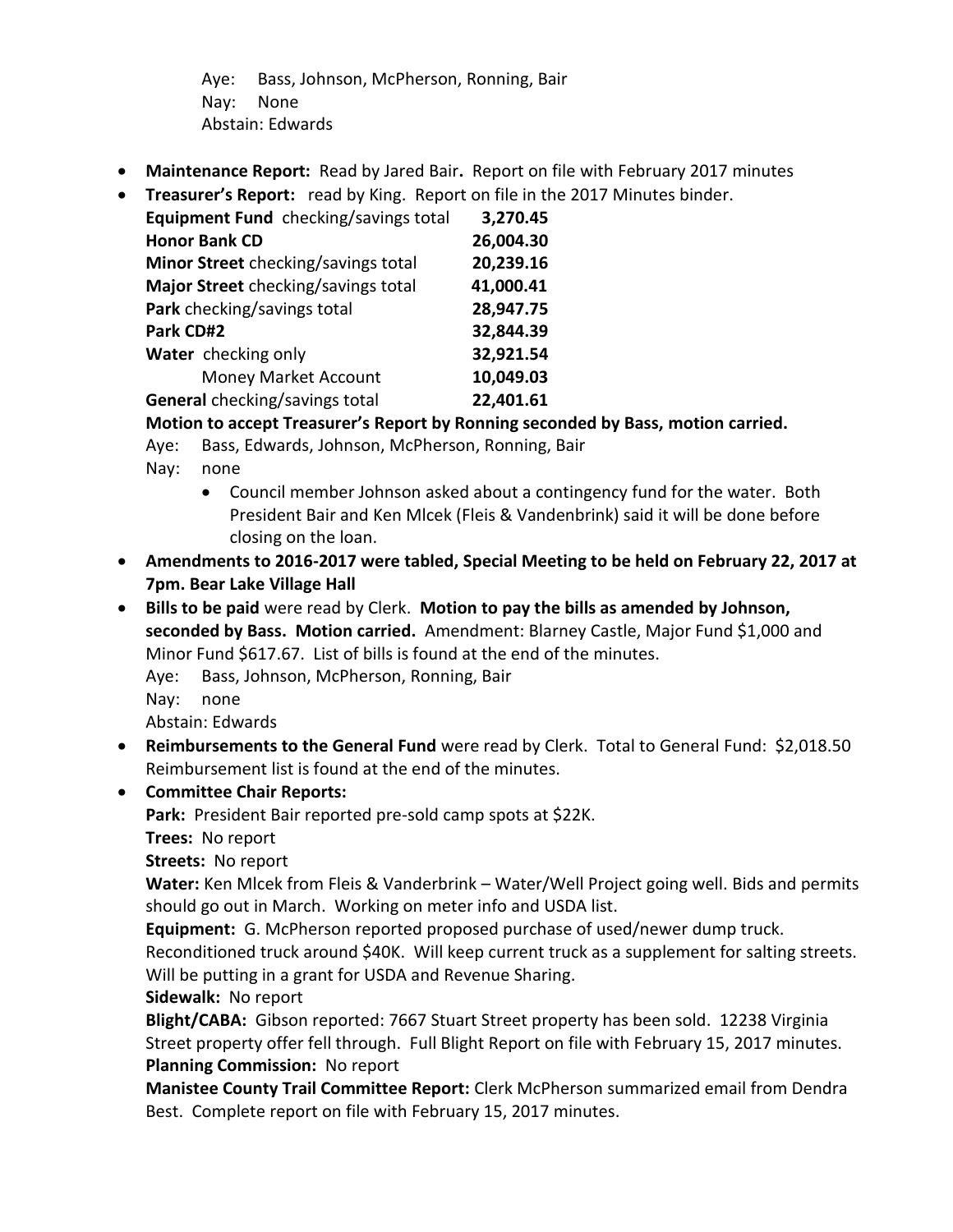**Ad Hoc – Policy, Resolution & Ordinance Committee** – Reviewed Policy on Employee Holiday/Vacation – Tabled until new council member is added.

### **OLD BUSINESS**

- Lake Board Improvement appointee council member Greg McPherson.
	- $\circ$  Joint meeting of The Village of Bear Lake, Bear Lake Township and Pleasanton Township will meet on March 7, 2017 at 7pm at Bear Lake Township Hall.

### **NEW BUSINESS**

• **Motion was made by Bass to approve water rate increase in April, making all users \$120.00 per REU per quarter, and October 2017 increase to \$135.00 per REU per quarter, this will meet USDA requirements, seconded by McPherson. Motion carried.**

Aye: Bass, Johnson, McPherson, Ronning, Bair

Nay: none

Abstain: Edwards

```
Additional water rate increase will be in October 2017, this will meet USDA requirements.
```
• **Motion was made by Johnson to approve the Manistee County Collaborative Sewer Initiative (1/31/17), seconded by G. McPherson. Motion carried.**

Aye: Bass, Johnson, McPherson, Ronning, Bair Nay: none

Abstain: Edwards

• **Motion was made by G. McPherson to adopted the MDOT Performance Resolution for Governmental Agencies, seconded by Ronning, Motion Carried.** Needed for parade & street maintenance.

Aye: Bass, Johnson, McPherson, Ronning, Bair Nay: none Abstain: Edwards

- **DeRidder Insurance Claim** was discussed and decided by council to follow the decision made by the Village's insurance company, MML ( Michigan Municipal League). Denied.
- **Motion was made by Johnson to approve Jared Bair's Annual Evaluation, seconded by G. McPherson, Motion carried.** Evaluation is on file with February 2017 minutes.

Aye: Bass, Johnson, McPherson, Ronning, Bair

Nay: none

Abstain: Edwards

• **Motion was made by Ronning to approval a \$2.00 per hour increase in pay to employee Jared Bair, seconded by G. McPherson. Increase will start 1st pay period in March 2017.**  Aye: Bass, McPherson, Ronning, Bair

Nay: Johnson

Abstain: Edwards

• **Motion was made by G. McPherson to continue working with Bear Lake Township on community projects, seconded by Johnson, Motion carried.** 

Aye: Bass, Johnson, McPherson, Ronning, Bair Nay: none Abstain: Edwards

## **COUNCIL COMMENT:**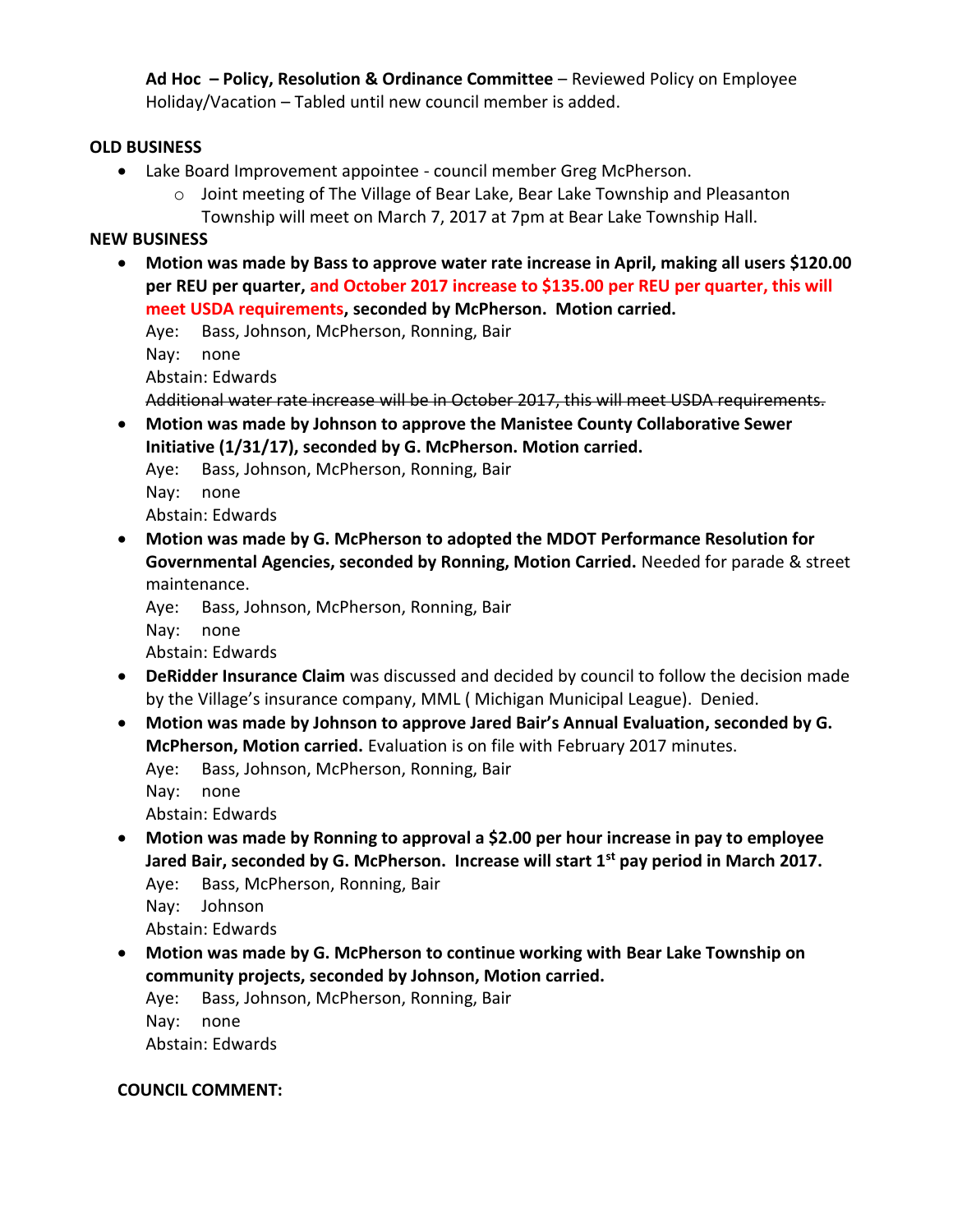• Jackie Johnson commented that the Meeting with Bear Lake Township & BL Village was exciting.

#### **PUBLIC COMMENT:**

• Jason Evens Wilder called for the resignation of Council Member Carver Edwards due to his health condition.

#### **COMING EVENTS:**

- Community dinner at Bear Lake Methodist Church this Thursday.
- Girls & Boys basket ball games
- 5<sup>th</sup> Quarter at Bear Lake Methodist church after the game on Friday.
- Bear Lake Promoters After Hour Event will take place on May 18, 2017 at 5-7pm at Bear Lake Hardware Design Center. Speakers will be landscape architects from Beckett & Raeder discussing the US 31 Corridor Plan.

#### **Meeting adjourned at 8:47p.m.**

Respectfully Submitted, Cindi McPherson, Clerk

#### a. REIMBURSEMENTS to the GENERAL FUND:

| <b>FUND NAME</b>        | <b>DATES</b>                   | AMOUNT |
|-------------------------|--------------------------------|--------|
| <b>Major Street</b>     | 1/01/2017-1/31/2017 \$1,490.50 |        |
| <b>Minor Street</b>     | 1/01/2017-1/31/2017 \$00.00    |        |
| Park Fund               | 1/01/2017-1/31/2017 \$00.00    |        |
| Water Fund              | 1/01/2017-1/31/2017 \$528.00   |        |
| <b>Equipment Rental</b> |                                | S      |
|                         |                                |        |

Total to transfer to General Fund = \$2,018.50

# **Bills To Be Paid**

# **Date: February 15, 2017**

| Name                                   | Amount     | Fund                | Account      | <b>Notes</b>     |  |
|----------------------------------------|------------|---------------------|--------------|------------------|--|
| Young, Graham & Wendling \$350.00      |            | <b>General Fund</b> | 101-265-801  | phone retainer 1 |  |
| 1/2 months, update FOIA policy & forms |            |                     |              |                  |  |
| Bear Lake Township                     | \$1,028.34 | <b>General Fund</b> | 101-191-740  | <b>Election</b>  |  |
| <b>West Coast Farm Service</b>         | \$175.00   | Major Fund          | #202-463-783 | Winter           |  |
| Bear Lake Ace Hardware                 | \$63.47    | <b>General Fund</b> | 101-265-930  |                  |  |
| <b>Haviland Products Co.</b>           | \$460.50   | <b>Water Fund</b>   | 591-558-775  | <b>Bleach</b>    |  |